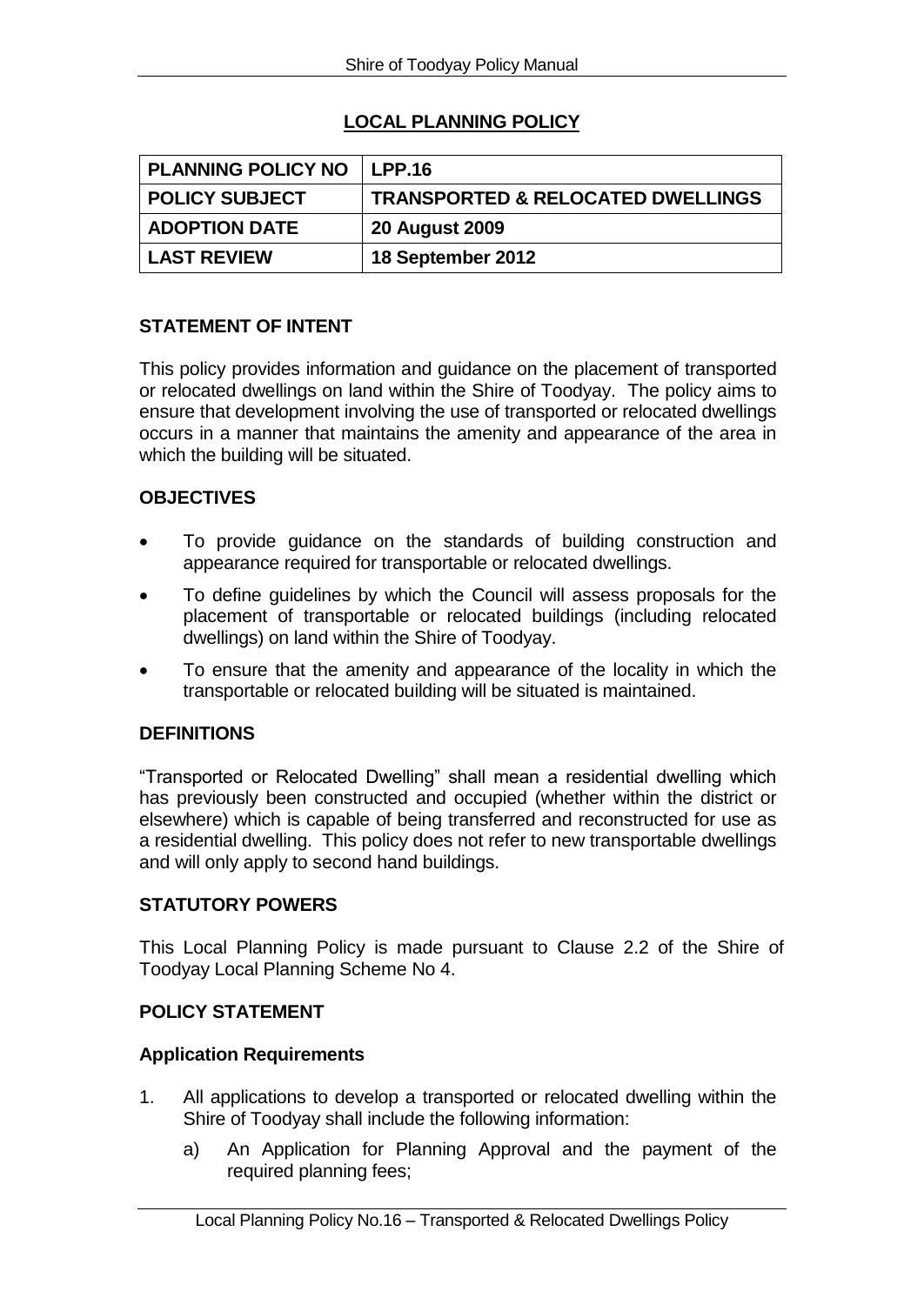- b) Details of where the transported or relocated dwelling is to be removed from;
- c) Detailed plans of the subject building and a comprehensive site plan indicating the proposed location of the building;
- d) Recent photographs of every external elevation of the proposed dwelling. The photographs shall clearly indicate its current design and condition;
- e) Certification from a Structural Engineer stating that the structure is suitable for relocation, appropriate for the conditions of the Toodyay Shire and structurally sound;
- f) Detailed specifications on the works to be undertaken to the building to render it compliant with the Building Code of Australia;
- g) Specification on the works to be undertaken on the dwelling, including any modifications and additions to the dwelling and the materials and colours to be used;
- h) Details of how it is proposed to transport and re-erect the building; and
- i) A detailed time frame for the relocation of the proposed dwelling and any proposed works.

# **Minimum Design Requirements**

- 2. The approval of transported or relocated dwellings will only be considered if the following design standards may be achieved:
	- a) The dwelling has a minimum floor area of not less than 120m<sup>2</sup>;
	- b) The roof shall have a minimum pitch of 20 degrees;
	- c) The exterior cladding and roof materials shall be in good condition and the proposal includes improvement works to the exterior of the building, including repainting, re-cladding as necessary and architectural detailing, such that the proposed dwelling will be aesthetically pleasing; and
	- d) The external finishes, bulk, scale and design of the house are such that it will not have a detrimental impact upon the amenity of the area or landscape into which it is being relocated.
- 3. Where any material containing asbestos fibres remains in or on the dwelling, including cement asbestos roofing or cladding, roof insulation or for any other purpose, such material shall be removed prior to the building being transported within or into the Shire.
- 4. A transported or relocated dwelling will only be approved if certification is received from a Structural Engineer that states the dwelling is structurally sound, is suitable for transport and is appropriate for the conditions of the Toodyay Shire. This inspection shall occur at the proponent's expense.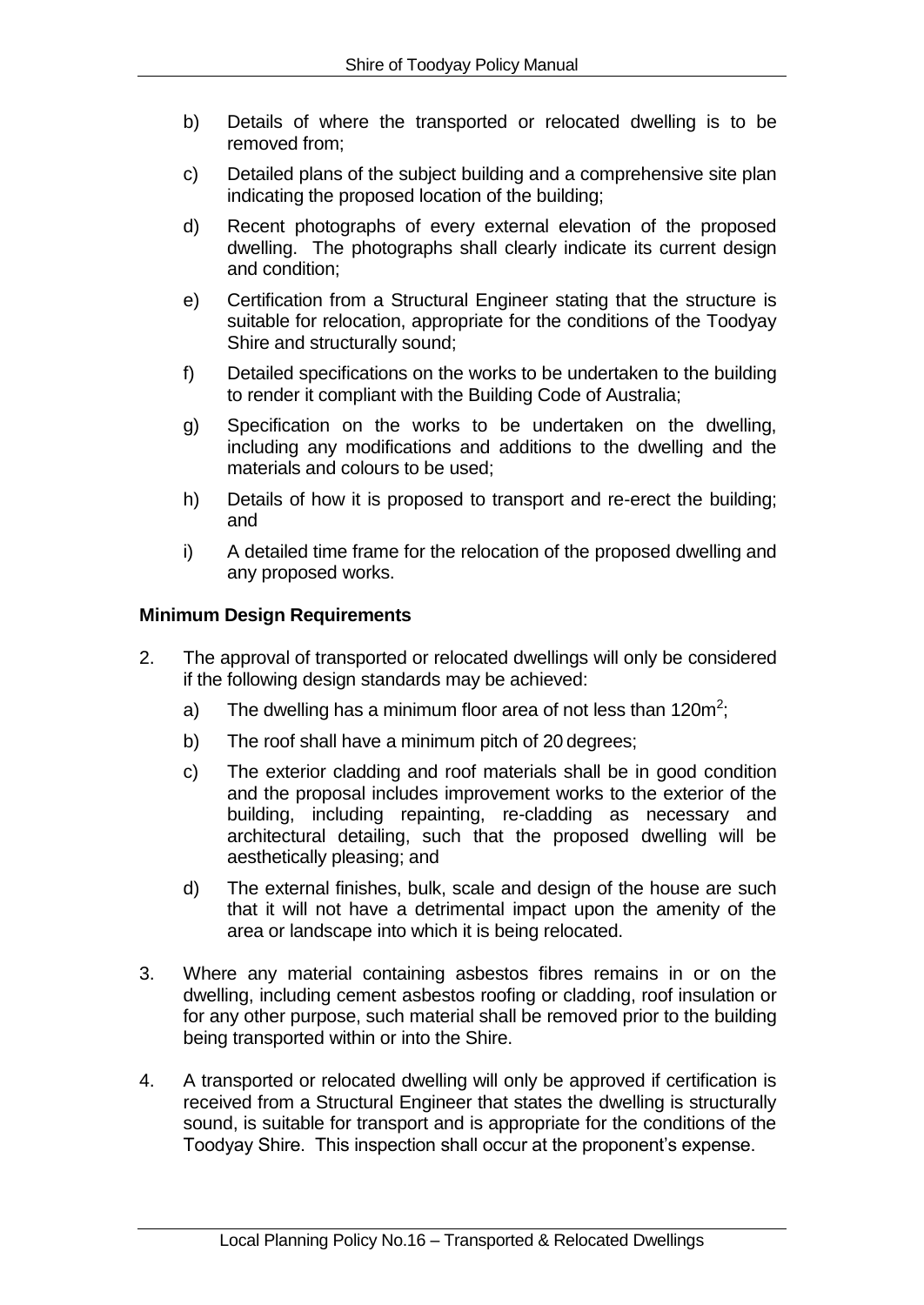# **Approvals and Bonds**

- 5. As part of the planning approval of a transported or relocated dwelling, the Council may impose conditions that require any works considered necessary to improve the appearance of the structure, including the addition of verandahs, painting, landscaping and the cover of stump areas etc.
- 6. The approval of a transportable or relocated dwelling will require the lodgement of a cash bond to the value of \$20,000 prior to the issue of a building licence. This bond will be used to remove the dwelling in the event that the owner and/or builder default on the conditions of this policy, the Planning Approval or any conditions of the Building Licence.
- 7. A signed statutory declaration outlining a bonding agreement is to be entered into by the owner/s prior to issue of a building license. The agreement is to outline a staged repayment of the performance bond, as follows:

Stage One (Return of 25% of bond)

- Dwelling correctly positioned on site, as per approved site plan (setback correct etc) in accordance with the Planning Approval.
- Dwelling is correctly stumped and site filled, drained and graded satisfactorily, such as it is structurally adequate in accordance with the engineers certification.
- Dwelling is up to lock-up stage (all external windows, doors and fittings/fixtures installed/repaired).

Stage Two (Return of second 25% of bond)

- All gutters, fascia and downpipe work completed.
- All roof end/roofing work is completed (flashings on ridge and gable ends installed).
- All external surfaces to be painted to a tradesman like standard in accordance with the Planning & Building Approvals (including wall, doors, window surrounds, sills etc).

Stage Three (Return of remaining 50% of bond)

- Compliance with all conditions of planning approval.
- Approved effluent disposal system installed. System has been inspected by Council Health Officer and a permit to use has been issued.